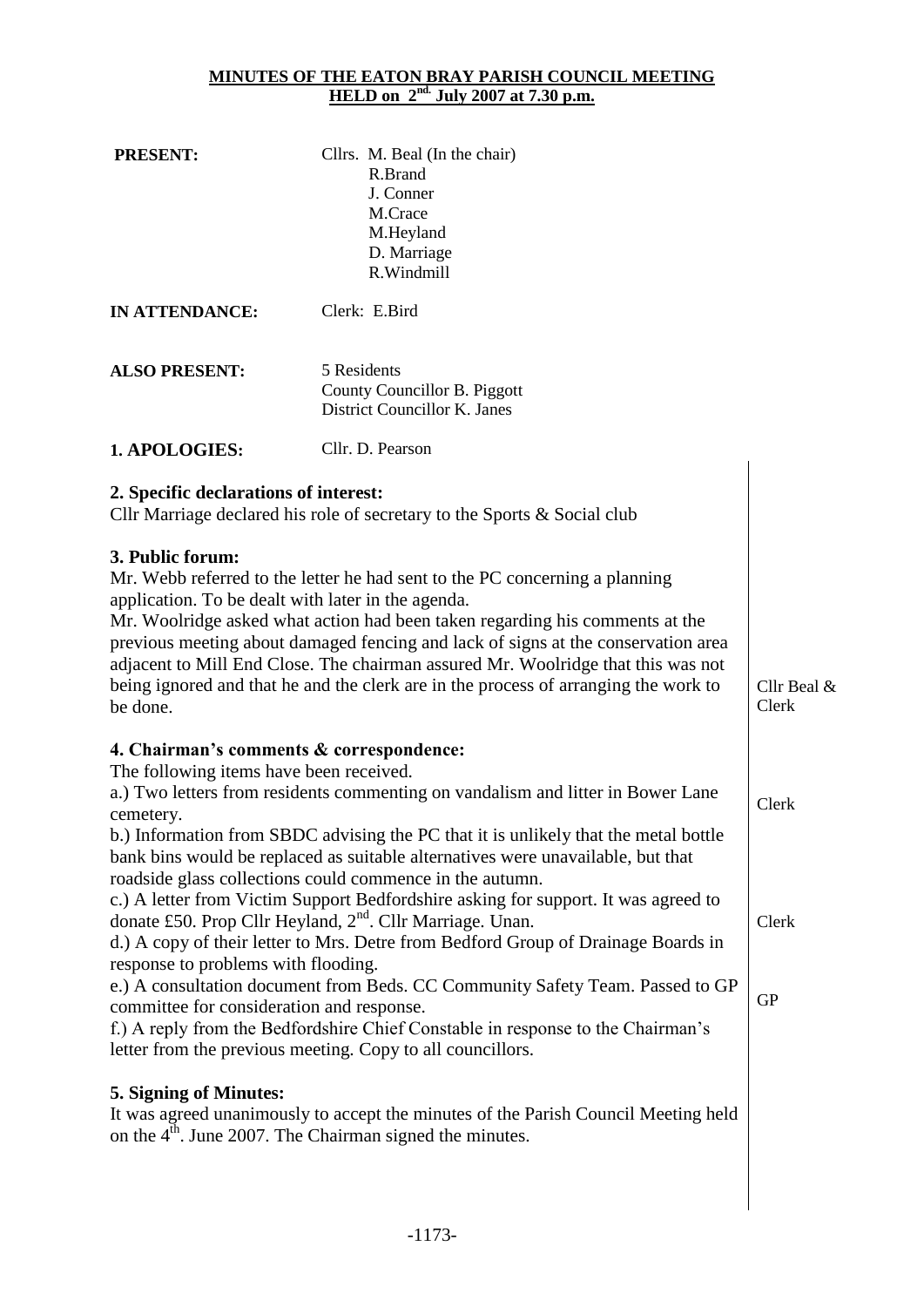## **6. District & County Representatives:**

District Cllr Janes addressed the meeting. He reported that the Ministry for Local Government is due to make a decision on Unitary Authority for Bedfordshire, on  $25<sup>th</sup>$  July. There has been no indication of what the decision might be.

There has been a special planning meeting to discuss outline planning for the expansion areas of Leighton Buzzard, there will be a further meeting before decisions are reached.

County Cllr Piggott informed the PC that he is seeking suggestions for bids from voluntary organisations in Eaton Bray for small grants from the County Councillor Funding budget.

## **14. Report of Special Planning Meeting:**

Cllr Heyland reported that the appeal started in April has been suspended awaiting further information and consultation and will recommence in July 2007. A report for all councillors was placed in the Read file.

Cllr Brand commented that Eaton Bray was shown as an area of possible expansion on a recently published map showing planning proposals. Cllr Janes responded that his understanding of the situation is that there is currently no plan to expand the village, only infill development. In addition to the proposed development areas South of Leighton Buzzard, the proposed by-pass link to the M1 would create a possible corridor for future development.

County Cllr Piggott commented that the recent publications are consultation documents, a number of different suggestions are being considered for the area and it is important that opinions are voiced.

### **7. Police representatives:**

Non present.

# **8. GP Committee Report:**

There was no GP committee meeting.

### **9. Carnival stall:**

Arrangements are ongoing. Cllr Crace requested that information for publicity be sent in time for weekend.

Cllr Crace

Clerk

Clerk

Clerk

Cllr Marriage &

### **9a. Flood committee report:**

Cllr Windmill reported a productive meeting in which the history of the problems was discussed. It is hoped to organise a meeting with all the relevant agencies.

### **10. Annual statement of accounts:**

The clerk read the Annual governance statements from the Annual Return. It was unanimously agreed to approve the return and that the Chairman sign on behalf of the council.

# **11. Vehicle Activated Signs (VAS):**

Cllr Marriage reported that the PC has received confirmation of funding; he and the clerk will ensure the ordering procedure is followed.

Cllr Windmill queried what arrangements for insurance cover would be required. The clerk will contact the council's insurers.

The Chairman expressed the council's thanks to Cllr Marriage and County Cllr Piggott for their work in support of this project.